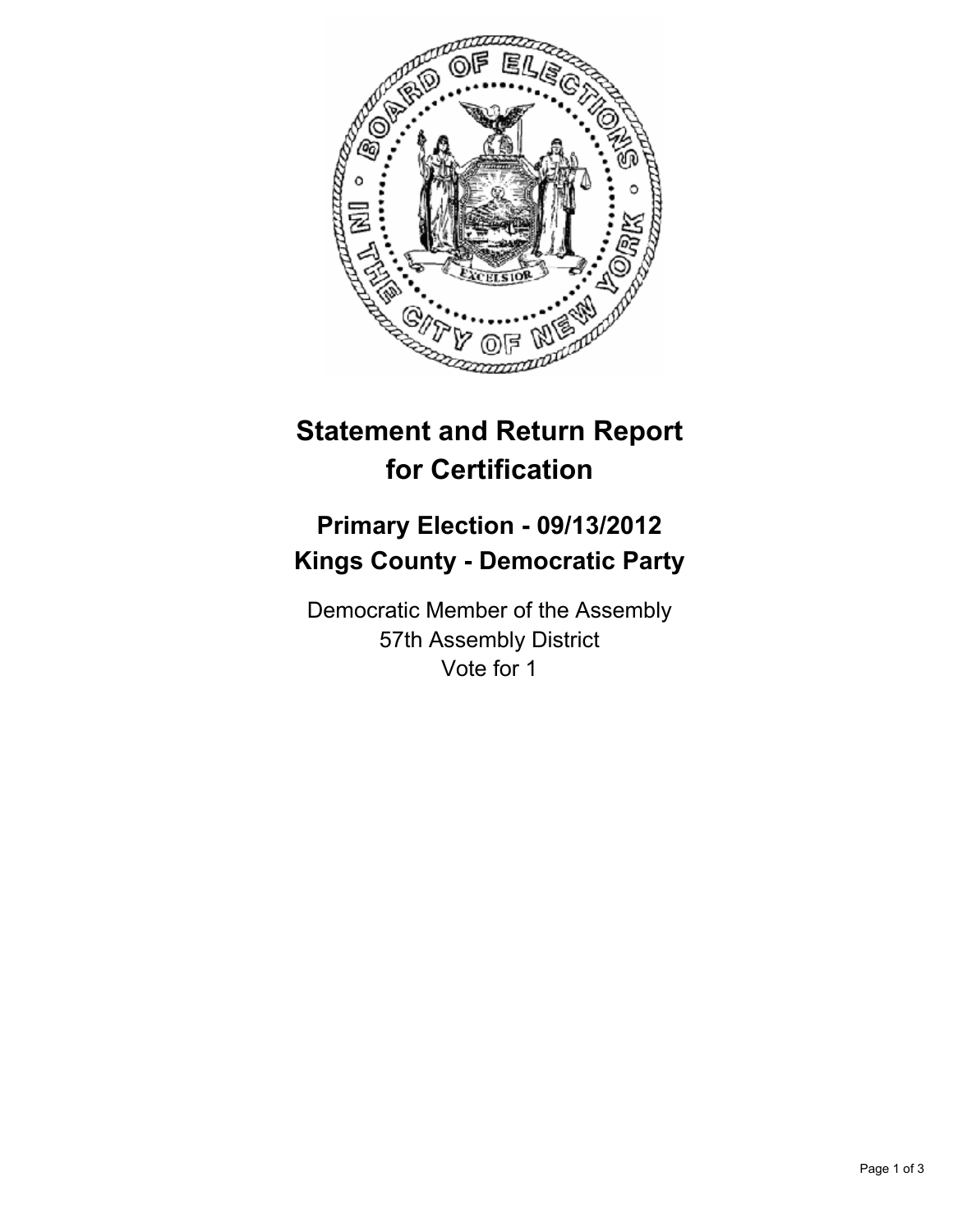

## **Assembly District 57**

| <b>PUBLIC COUNTER</b>                                    | 7,072        |
|----------------------------------------------------------|--------------|
| <b>EMERGENCY</b>                                         | 0            |
| ABSENTEE/MILITARY                                        | 262          |
| <b>FFDFRAL</b>                                           | 0            |
| <b>SPECIAL PRESIDENTIAL</b>                              | $\mathbf{0}$ |
| <b>AFFIDAVIT</b>                                         | 120          |
| <b>Total Ballots</b>                                     | 7,454        |
| Less - Inapplicable Federal/Special Presidential Ballots | 0            |
| <b>Total Applicable Ballots</b>                          | 7,454        |
| <b>OLANIKE T. ALABI</b>                                  | 2,168        |
| <b>WALTER T. MOSLEY III</b>                              | 4,565        |
| <b>MARTINE GUERRIER</b>                                  | 535          |
| CHRISTOPHER BANKS (WRITE-IN)                             | 1            |
| ELIZABETH ENGLISH (WRITE-IN)                             | 1            |
| HAKEEM JEFFRIES (WRITE-IN)                               | 5            |
| <b>JASON OTANO (WRITE-IN)</b>                            | 1            |
| JOY BONNER (WRITE-IN)                                    | 1            |
| LINCOLN RESTLER (WRITE-IN)                               | 3            |
| RENEE HOLMES (WRITE-IN)                                  | 1            |
| UNATTRIBUTABLE WRITE-IN (WRITE-IN)                       | 10           |
| <b>Total Votes</b>                                       | 7,291        |
| Unrecorded                                               | 163          |